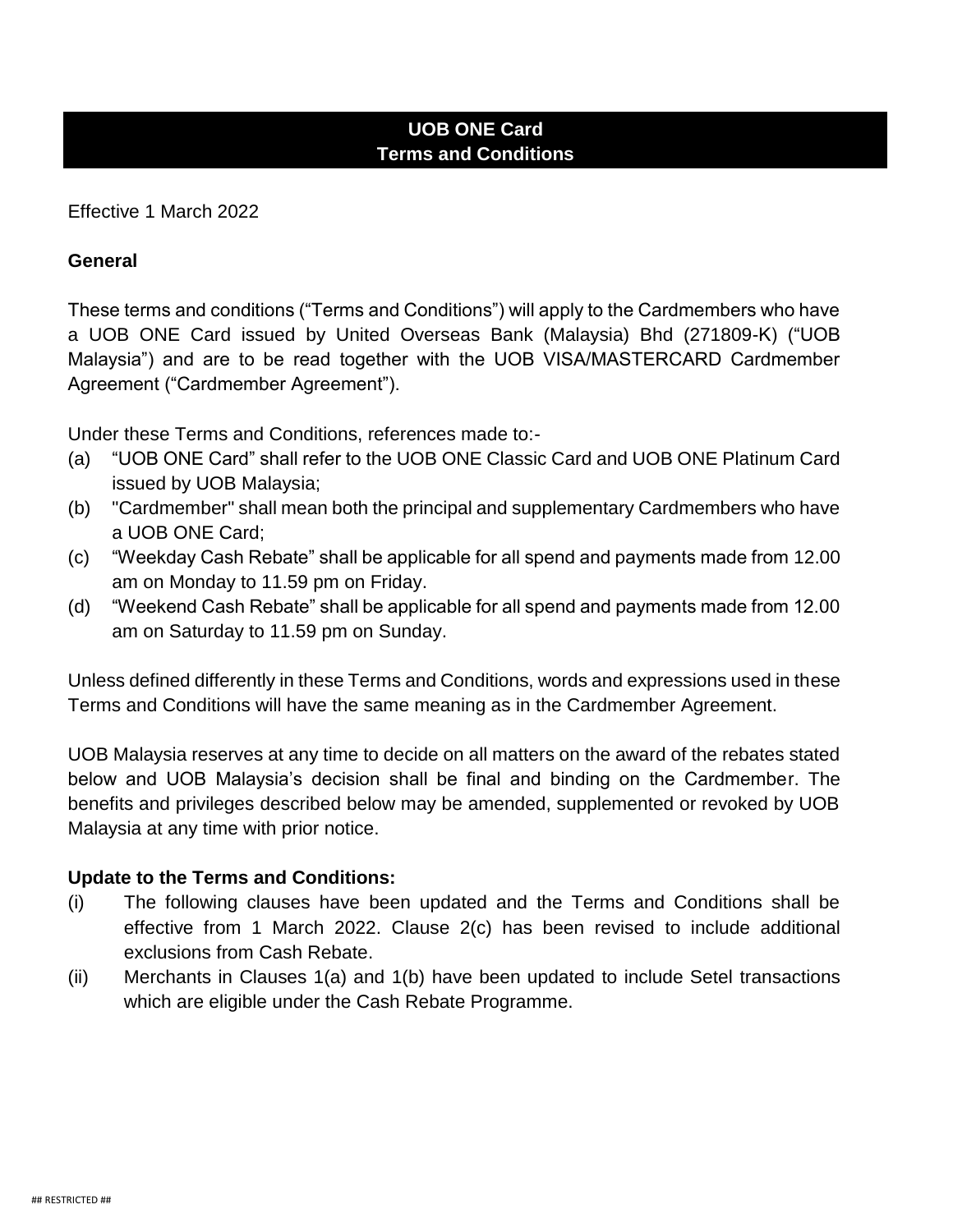# **UOB ONE Card Rebate Programme**

UOB ONE Card Cash Rebate Programme ("Cash Rebate Programme")

- 1. The earning of cash rebate is stipulated in the table below:
	- (a) Weekday Cash Rebate Table

| <b>Rebate Category</b> | <b>Merchants</b>                                                                                                                  | Weekday<br>Cash<br><b>Rebates</b> | <b>Maximum Purchase</b><br><b>Amount Entitled for</b><br><b>Cash Rebates</b> |                                       |
|------------------------|-----------------------------------------------------------------------------------------------------------------------------------|-----------------------------------|------------------------------------------------------------------------------|---------------------------------------|
|                        |                                                                                                                                   |                                   | <b>ONE</b><br><b>Classic</b><br><b>Card</b>                                  | <b>One</b><br><b>Platinum</b><br>Card |
| Petrol                 | All petrol stations (Petronas,<br>Petron, BHP, Shell, Esso) and<br>Setel (excluding top-up<br>transactions)                       | 1%                                | Up to<br>RM200 per<br>month                                                  | Up to<br>RM400 per<br>month           |
| Groceries              | Lotus's Stores, AEON, AEON<br>Big, Jaya Grocer, Village<br>Grocer, Bens Independent<br>Grocer, Cold Storage, Giant<br>and Mercato | 0.2%                              | Up to<br>RM200 per<br>month                                                  | Up to<br>RM400 per<br>month           |
| Telecommunication      | Maxis, Digi and Celcom                                                                                                            | 0.2%                              | Up to<br>RM200 per<br>month                                                  | Up to<br>RM300 per<br>month           |
| <b>Other Purchase</b>  | All other merchants not listed<br>above excluding clause 2                                                                        | 0.2%                              | Unlimited                                                                    | Unlimited                             |

## (b) Weekend Cash Rebate Table

| <b>Rebate Category</b> | <b>Merchants</b>                                                                                                                  | Weekend<br>Cash<br><b>Rebates</b> | <b>Maximum Purchase</b><br><b>Amount Entitled for</b><br><b>Cash Rebates</b> |                                       |
|------------------------|-----------------------------------------------------------------------------------------------------------------------------------|-----------------------------------|------------------------------------------------------------------------------|---------------------------------------|
|                        |                                                                                                                                   |                                   | <b>ONE</b><br><b>Classic</b><br>Card                                         | <b>One</b><br><b>Platinum</b><br>Card |
| Petrol                 | All petrol stations (Petronas,<br>Petron, BHP, Shell, Esso) and<br>Setel (excluding top-up<br>transactions)                       | 5%                                | Up to<br>RM200 per<br>month                                                  | Up to<br>RM400 per<br>month           |
| Groceries              | Lotus's Stores, AEON, AEON<br>Big, Jaya Grocer, Village<br>Grocer, Bens Independent<br>Grocer, Cold Storage, Giant<br>and Mercato | 5%                                | Up to<br>RM200 per<br>month                                                  | Up to<br>RM400 per<br>month           |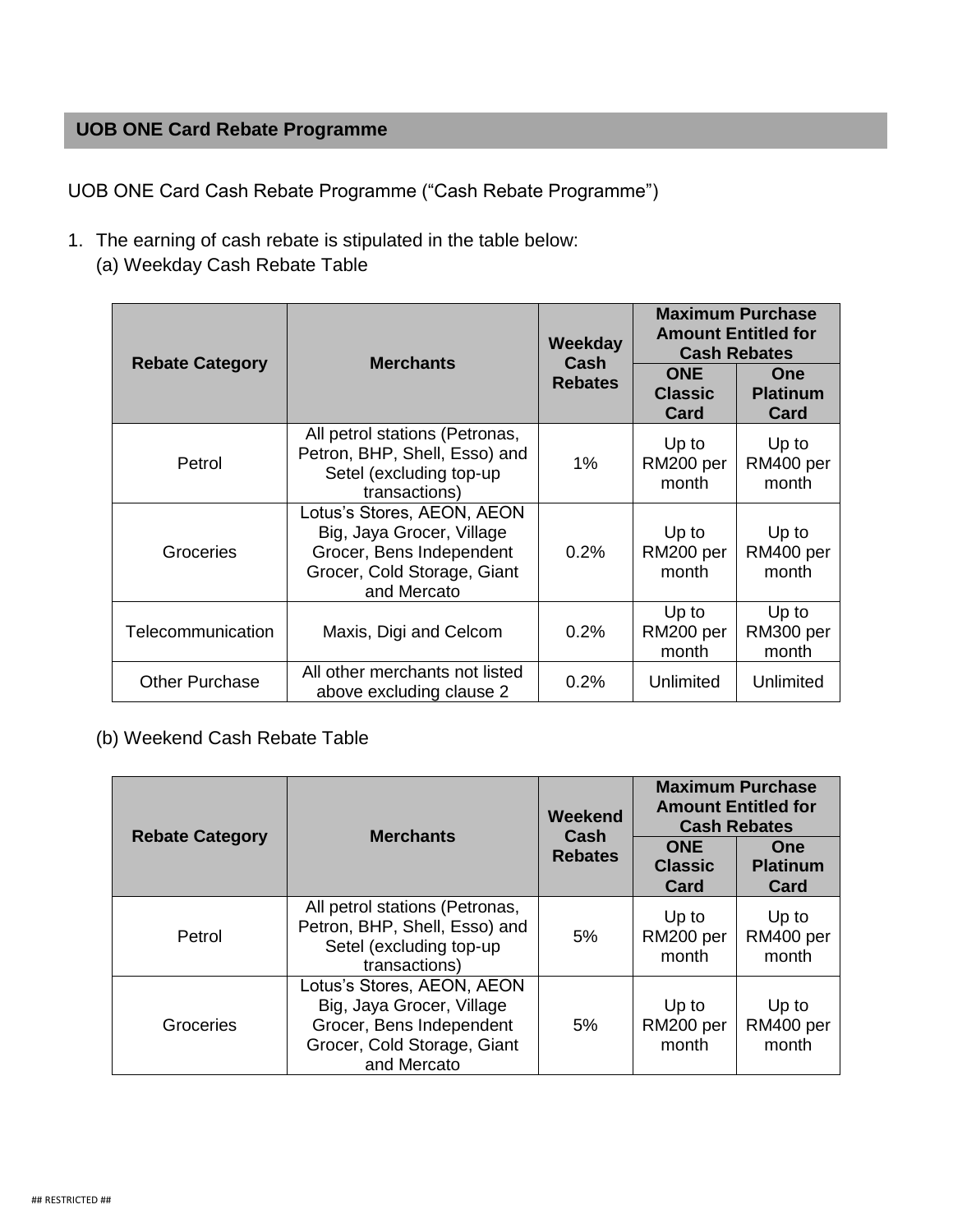| Telecommunication     | Maxis, Digi and Celcom                                     | 2%   | Up to<br>RM200 per<br>month | Up to<br>RM300 per<br>month |
|-----------------------|------------------------------------------------------------|------|-----------------------------|-----------------------------|
| <b>Other Purchase</b> | All other merchants not listed<br>above excluding clause 2 | 0.2% | Unlimited                   | Unlimited                   |

**Exclusions** 

- 2. The Cash Rebates will only be awarded for any spend and payments made under the categories set out in Clause 1 illustrated as per the table above using the UOB ONE Card only. The following transactions shall not be eligible to earn any Cash Rebates:
	- (a) Balance Transfer;
	- (b) Easi-Payment Plan purchases;
	- (c) Instalment Payment Plan (IPP) purchases;
	- (d) Flexi Credit Plans;
	- (e) Refunded, disputed, unauthorized or fraudulent retail transactions;
	- (f) Cash withdrawals;
	- (g) Government transactions ;
	- (h) Alimony and child support;
	- (i) Bail or bond payments;
	- (j) Top up transactions;
	- (k) Utilities bills (For e.g. Jompay);
	- (l) Liberty Insurance;
	- (m) Charity bodies;
	- (n) Payment of annual card membership fees, interest payments, late payment fees, charges for cash withdrawals and any other form of service/miscellaneous fees using the UOB ONE Card.
- 3. Any accumulated Cash Rebates including Cash Rebates which have yet to be credited into the Cardmember's Credit Card Account shall immediately be forfeited and the Cardmembers will not be entitled to enjoy the benefit of the Cash Rebates upon the occurrence of any one of the following :
	- (a) Any cancellation of the UOB ONE Card; or
	- (b) Any conversion of the UOB ONE Card to any other UOB ONE Cards and no refund, extension or compensation shall be given by UOB Malaysia; or
	- (c) The Cardmember's Credit Card Account becomes delinquent and no refund, extension or compensation shall be given by UOB Malaysia.
- 4. The Cash Rebates accumulated by the principal and supplementary Cardmembers under this Cash Rebate Programme will be credited into the principal Cardmember's Credit Card Account and this will be reflected in the monthly Statement of Account of the principal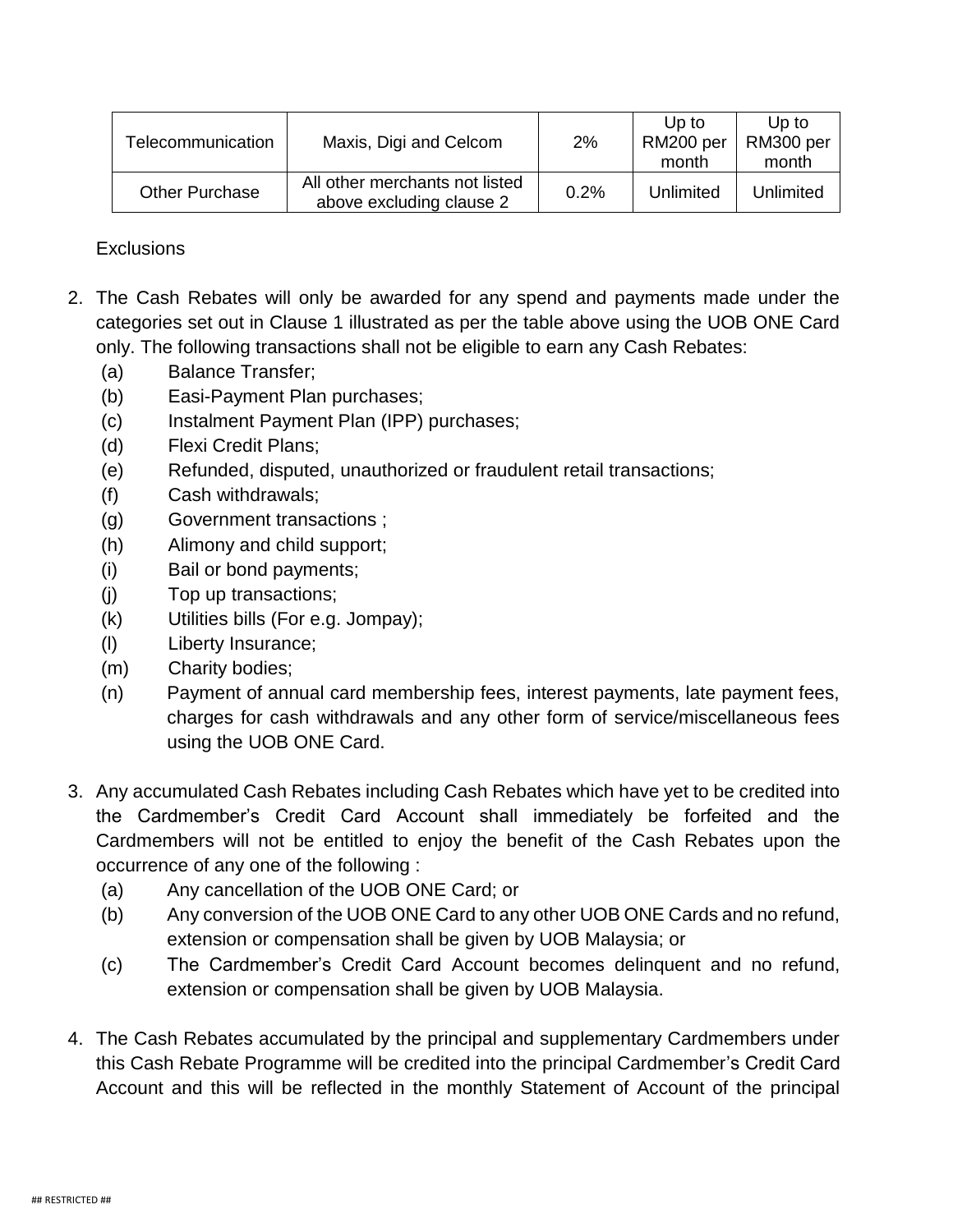Cardmember's Credit Card Account. By using the UOB ONE Card, the Cardmember shall be deemed to have accepted and agreed to this method of crediting.

### **General Terms and Conditions**

- 5. The Cardmembers agree to be bound by this terms and conditions including any amendment and/or variation to it and the terms and conditions in the Cardmember Agreement. If there is any inconsistency between these terms and conditions and the Cardmember Agreement, these terms and conditions will prevail.
- 6. Cardmembers shall seek clarification from UOB Malaysia's authorized representative if there are any terms and conditions that the Cardmembers do not understand.
- 7. UOB Malaysia reserves the right to cancel, terminate or suspend the Cash Rebate Programme in whole or in part, at any time with prior notice. For the avoidance of doubt, cancellation, termination or suspension by UOB Malaysia of the Cash Rebate Programme shall not entitle the Cardmember to any claim or compensation against UOB Malaysia for any and all losses or damages suffered or incurred by the Cardmembers whether as a direct or indirect result of such cancellation, termination or suspension, unless it is due to UOB Malaysia's gross negligence or willful misconduct specifically related to the Cash Rebate Programme.
- 8. The Cardmembers are eligible to participate in the Cash Rebate Programmes provided that the Cardmembers have not defaulted on any terms and conditions of the Cardmember Agreement.
- 9. Without prejudice to the generality of the foregoing, in the event that the cash rebate are awarded to and received by persons who have committed or are suspected of committing any fraudulent or wrongful act in relation to the use of their UOB ONE Card and/or any transaction made using their UOB ONE Card, UOB Malaysia reserves the right to disqualify such persons from earning or utilizing the cash rebate.
- 10.The events above will also entitle UOB Malaysia to cancel, revoke, suspend or restrict the use of the UOB Credit Card and to consolidate all outstanding amounts into the principal UOB Credit Card account (if applicable).
- 11.UOB Malaysia's decision on all matters relating to the Cash Rebate Programmes shall be final, conclusive and binding the Cardmembers. UOB Malaysia shall not be obliged to give any reasons or entertain any correspondence with any person on any matter concerning the Cash Rebate Programmes.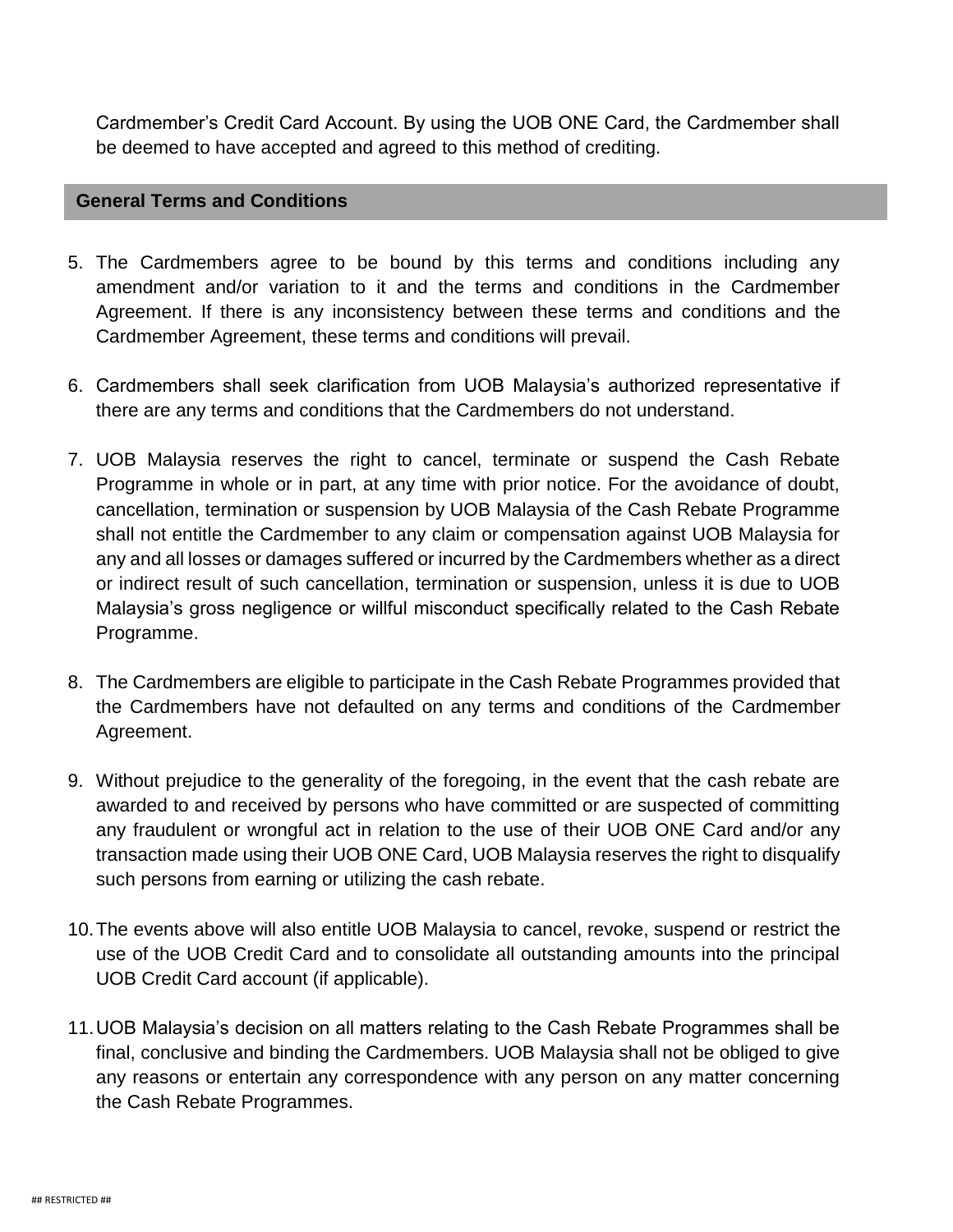- 12.UOB Malaysia shall not be responsible for any failure or delay in the transmission of evidence of sales transactions by Visa International Incorporated, MasterCard Worldwide, merchant establishments, postal or telecommunication authorities or any other party which may result in the Cardmembers' failing to be entitled to the rebate under the Cash Rebate Programmes.
- 13.UOB Malaysia shall not be responsible nor shall accept any liability of any nature and however arising or suffered by the Cardmembers and/or third parties resulting directly or indirectly from the Cash Rebate Programmes unless it arises from UOB Malaysia's gross negligence or willful misconduct specifically related to the Cash Rebate Programmes.
- 14.UOB Malaysia is not affiliated with the participating merchants and/or outlets and makes no representation or warranty with respect to the quality of the items and/or services supplied by the participating merchants and/or outlets.
- 15.UOB Malaysia shall not be liable for any defect or dissatisfaction with the quality of the items and/or services supplied by the participating merchants and/or outlets.
- 16.UOB Malaysia shall not be liable for any misrepresentation or misinterpretation of facts by any unauthorized third party in respect of the Cash Rebate Programmes which is published in any mass media, marketing or advertising materials.
- 17.To the fullest extent permitted by law, UOB Malaysia expressly excludes and disclaims any representation, warranty or endorsement, expressed or implied, written or oral, without limitation to those published in any mass media, marketing or advertising materials, including but not limited to, any warranty of quality, merchantability or fitness for a particular purpose in respect of the Cash Rebate Programmes.
- 18.In the event of any inconsistency between these terms and conditions and any advertising, promotional, publicity and other materials relating to or in connection with this Cash Rebate Programmes, the terms and conditions of these Cash Rebate Programmes shall prevail.
- 19.UOB Malaysia reserves the right to add, delete and/or vary the Cash Rebate Programmes' terms and conditions, from time to time, wholly or in part, by providing prior notice to the Cardmembers via posting on UOB Malaysia's website, displaying a notice at any of UOB Malaysia's branches/statement message/eDM or any other manner as may be determined by UOB Malaysia from time to time.